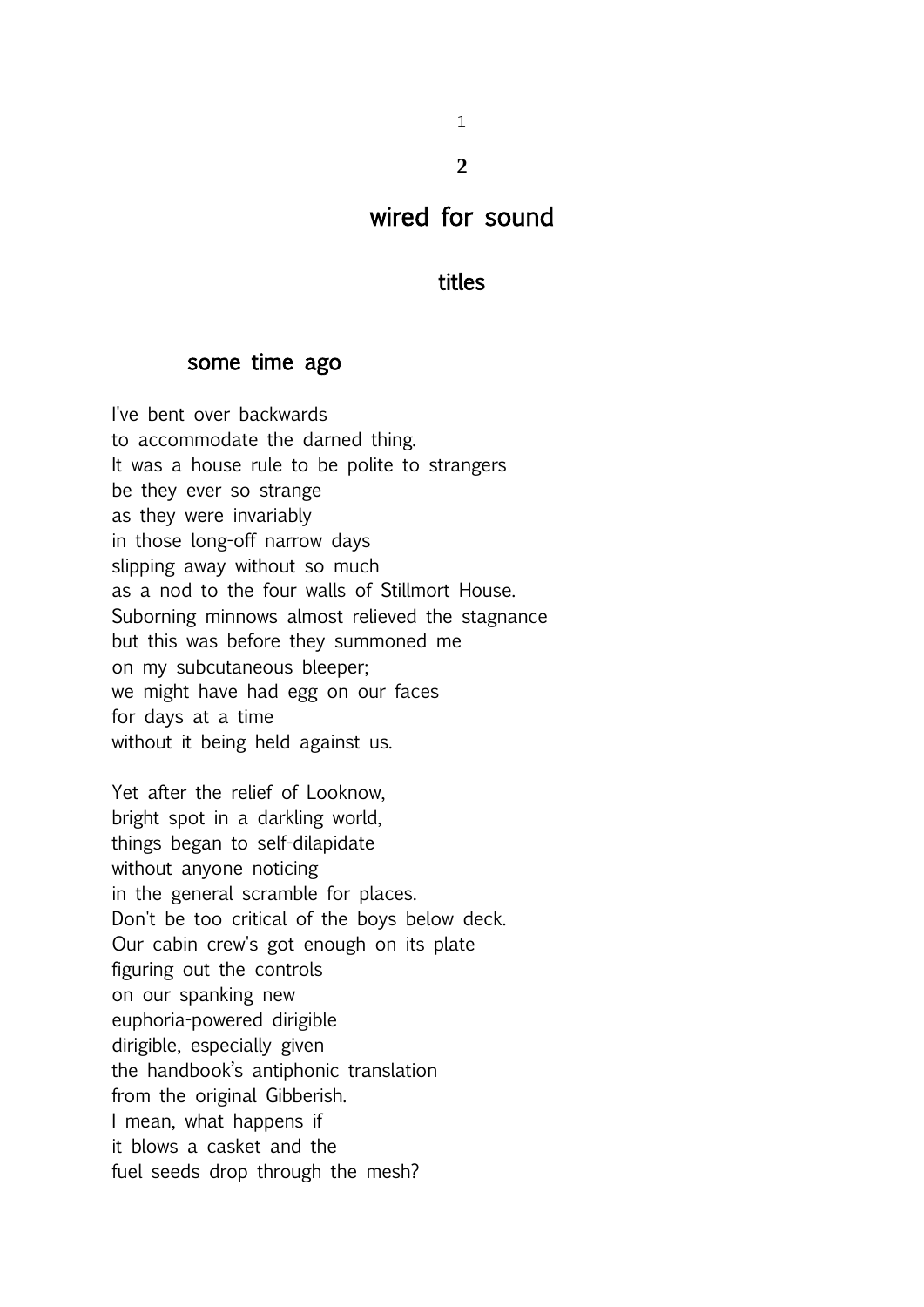We're already at the edge of the wood and it's still only three forty five; our guides, refusers to a man, scampered back legless to their extended families after drinking the dregs of our last poteen issue leaving us to cut our own path through to the beached hostel. It's not marked on any published map. We need to press on regardless before the monsoon washes away every trace. Are those corn dollies I see hanging from the lower branches? They're kinda reassuring in a listless sort of way if you can still hoik up a phlegm or two of trust in the curative antics of straw dogs. Taking this as an omen we don grass skirts and proceed with caution across the karst typical of these parts.

All this seems a long time ago now. Later we tried stencilling some of it on graph paper but the results just fail to convince.

\*\*\*\*\*

#### sauntering

We've all got our own coats of arms limbless reminders of abandoned cinder tracks. It's not seemly to smoke before breakfast and in bed at that. The muffins are 'a'huffin' 'n a'puffin' for want of a better word to etch in some fractals of a burberry coast. It might be called meandering

2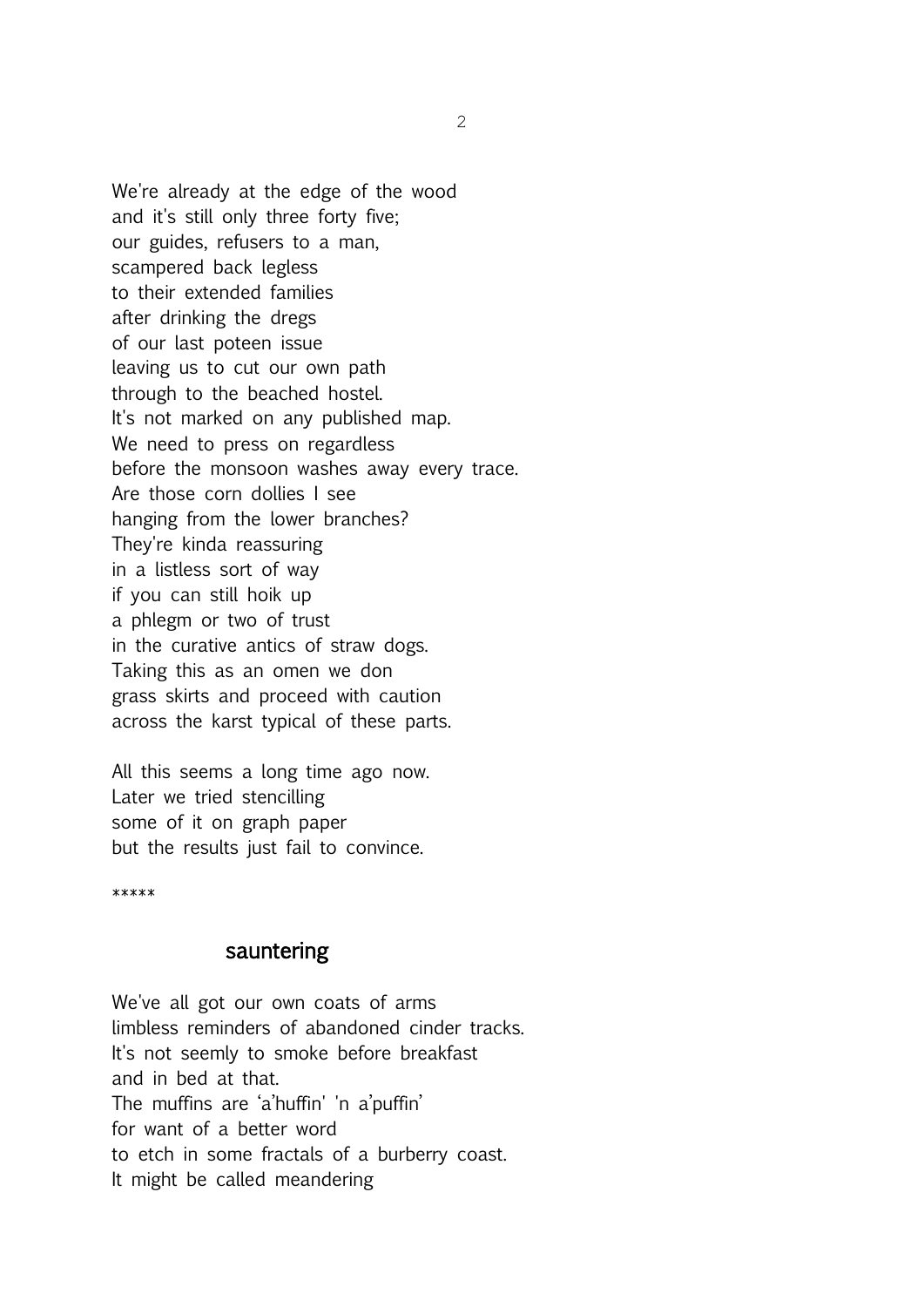'cept that's too, er, textually precise for what's really nothing more than an epileptic hiccup in a tea storm wrenched from passivity. Aaah! The frog prince has cut through the briars at last. You can serve supper now Francine.

\*\*\*\*\*

#### sub judice

And after all this life is and is not art quoth Mrs Binswanger, tutor for the day. Try imitating an afghan hound or a brood mare or two come to that yaks are easier if you've got the right kind of fur and a nasal twang. It's something about the way they say 'Oooooh, Nooooo!' You need an ear for this sort of thing, a back-flipping imagination flecked with desperation plus reserve packs of face-toner - after all we don't want to fall down on the job now do we? All this and more they taught me at our local branch of the White Fang Histrionic Bureau. Senior staff were required

to don tuxedos come Fridays après-midi

as protection against locusts

and an all too oblique sun.

Or so she claimed.

All this is sub judice.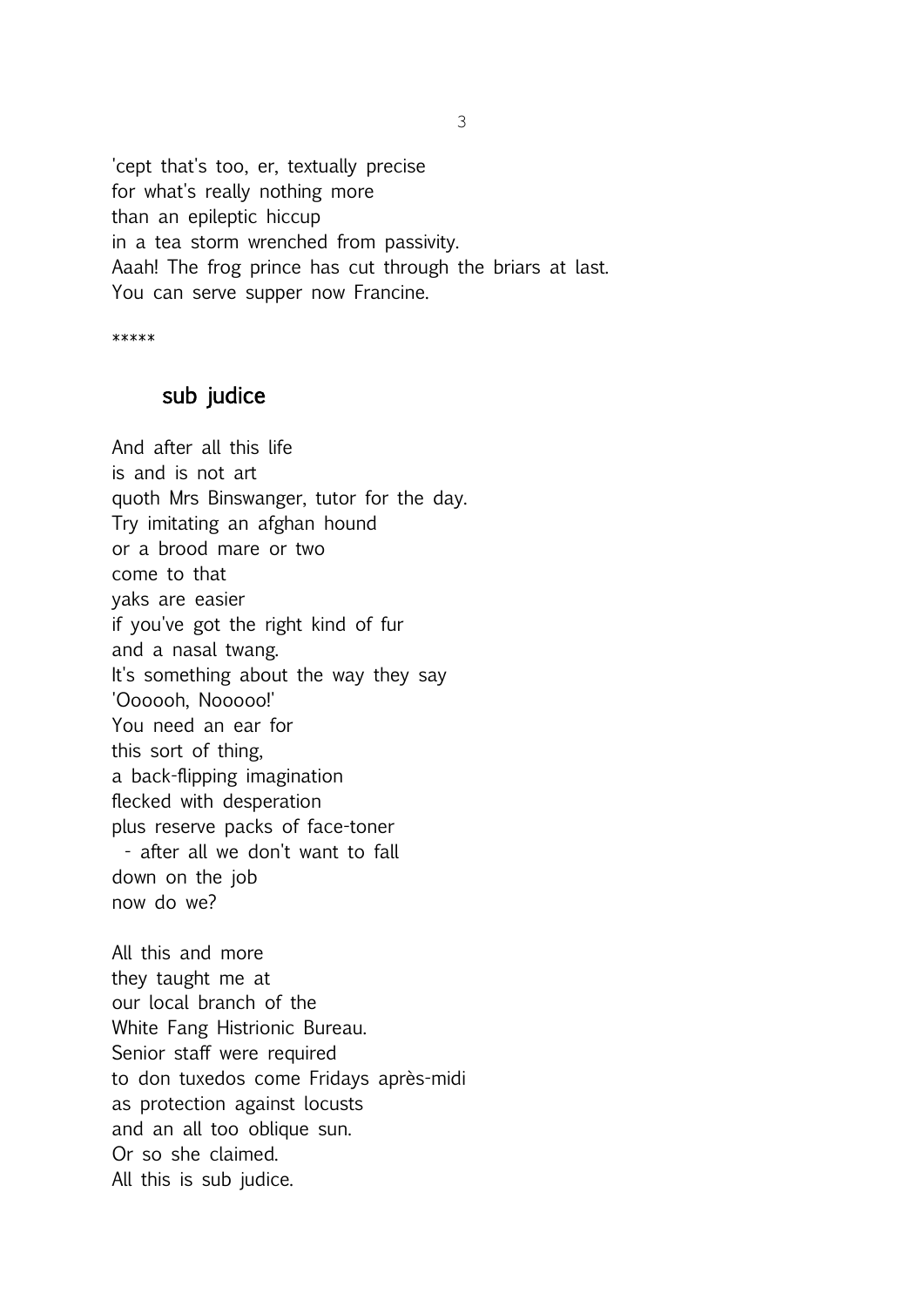\*\*\*\*\*

### nostrums for starters

As if the gall wasn't bitter enough they made me swallow these too, 'Cast your oil on tripled waters' 'All art is bogart' 'Truth will in' or some such nonsense when I knew all along that only the echoes were crucial and whether the waters had been fouled.

And there's Theresa's pink blanket, a transitional comforty sort of thing cast aside on yon mossy bank. No one tells you when you're born you'll be put through the market mincer willyou nillyou. Must be the shortage of nursing stirrups

\*\*\*\*\*

## short change

three of the vowels are being cancelled I O U the alphabet will go from A to F when it comes to grading I'll get a G

\*\*\*\*\*

## see-through

When you've pulled the wool over your own eyes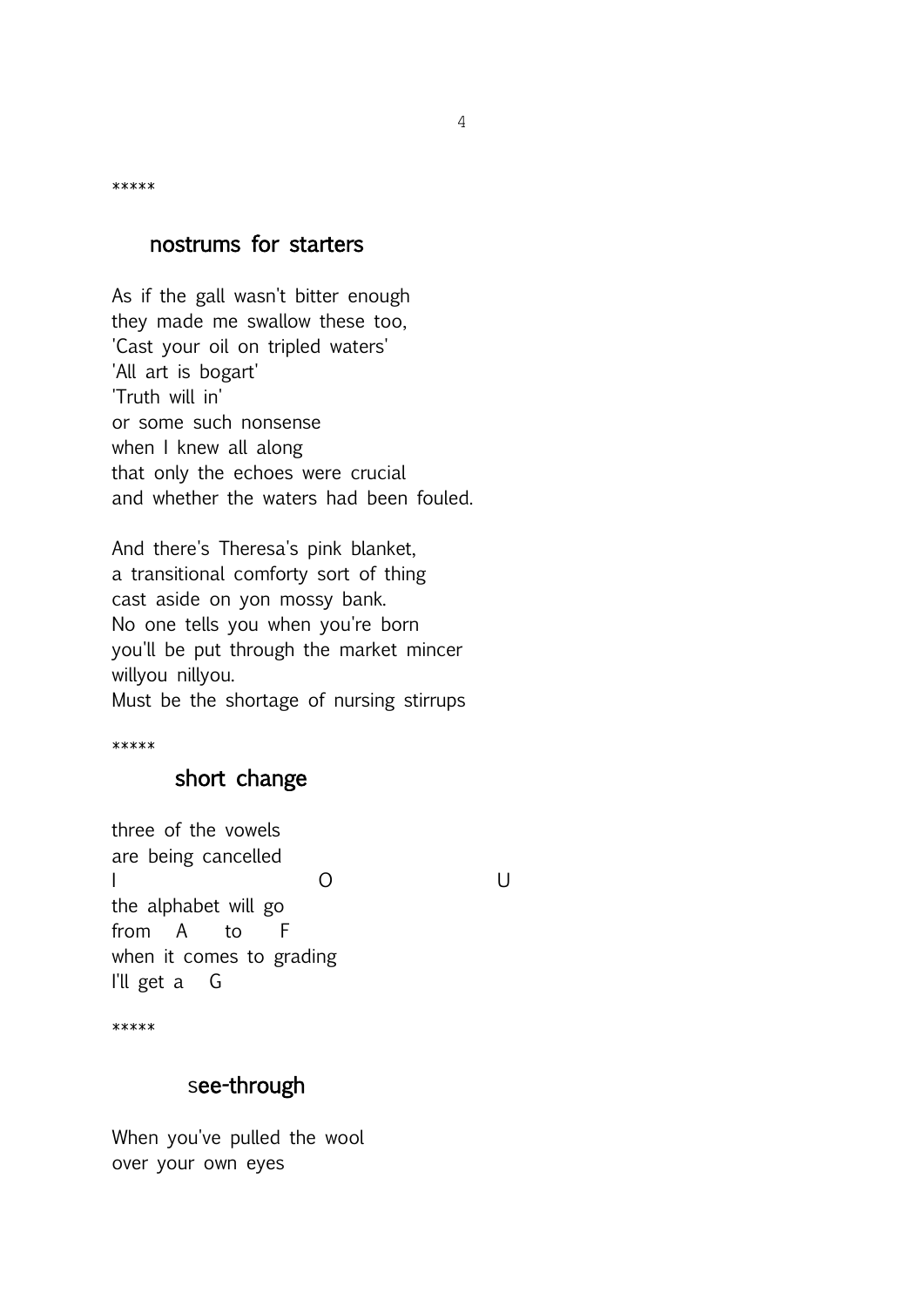like they do you'll see just sheep two only Mix 'n Match. The lambs are still somewhere up ahead, their arrival delayed, but the barometer isn't saying why. They're splitting the flock apparently.

\*\*\*\*\*

## altogether now

| up    |
|-------|
| those |
| here  |
| make  |
| the   |
| errs  |
|       |

\*\*\*\*\*

## first out of the blocks

After climbing Begin Hill wanting hands on experience I felt for the what that matters. My fingerless gloves missed by a mile grasping only unfingerable differences in between. Down at Short Falls Pharmacy they prescribed a lifetime pack of Discrete Silences. 'Take one daily. There's no cure. Might stop you tearing your hair out though.'

In the evenings I took courses in 'Intermediate palpation for the younger tart' 'Practical auscultation for the young at heart' 'Learning to live with mothballs'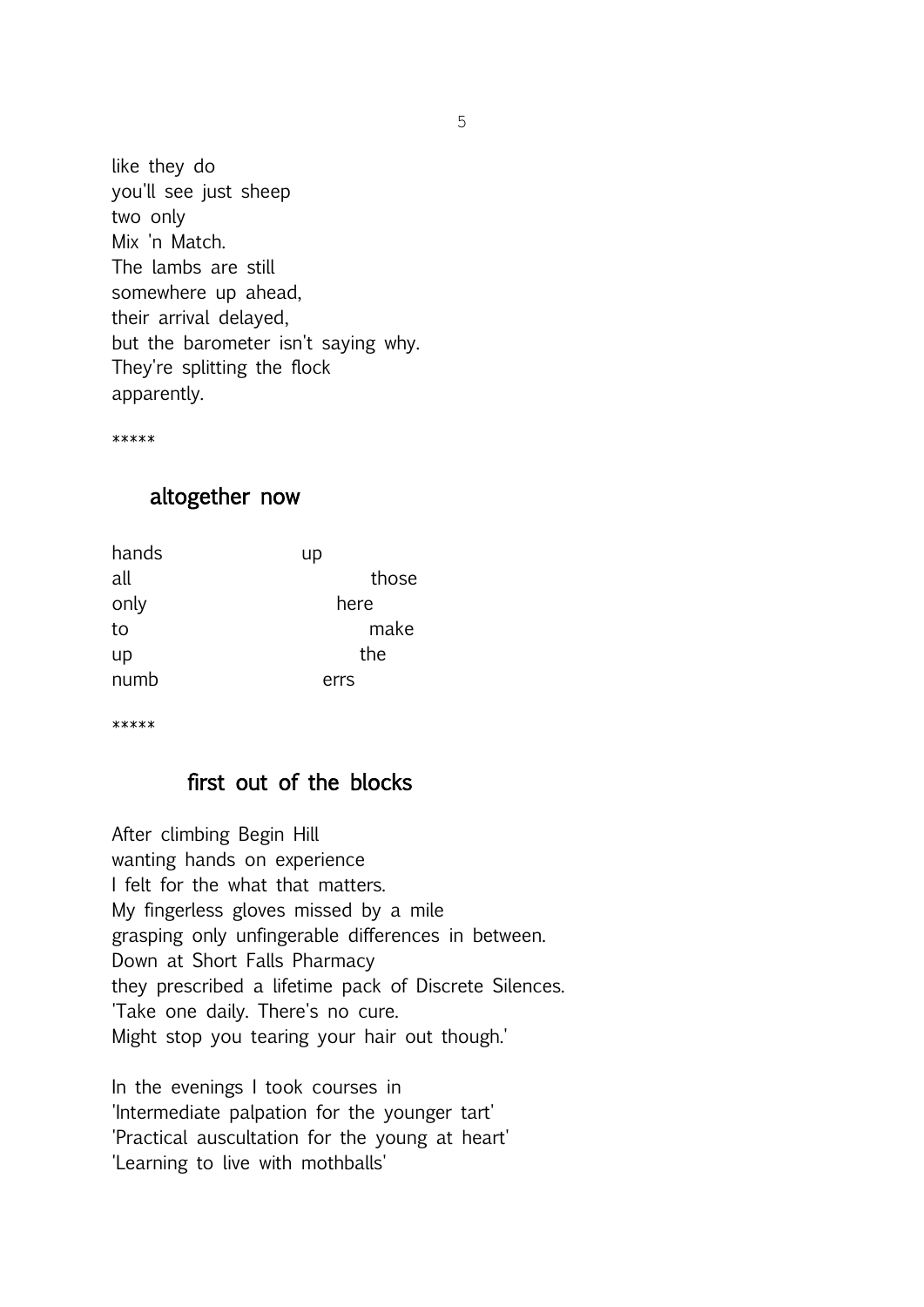'Spotting the same differences'. Endless monitoring by outreach inspectors from the Office of Machine Lined Stases ensured that teaching styles and commitment were all but exemplary, yet the content's shrivelled sprats left much to be desired.

Cycling back later through shrubby vales of scented hissop I came across traces of just such much. Someone had tried sweeping it away but scattered grains had drifted in to the gutter's tiny pockets of absence. I almost missed my connection at Reading. Not being a junction they go straight through.

\*\*\*\*\*

## show and go

Come on, let's try it again, once more, from the beginning, like we always do, we must be familiar with the lines by now. Just make sure to get right inside them this time. Odd hiccups are acceptable, lending an air of apparent authenticity to the jerky flow. Don't worry if you've left your trilby in the locker, our wardrobe mistress is a gem; she keeps a permanent supply of spare thoughts ready to hand, and though you'll never see him the prompter in the wings is Mr.Reliability himself.

Listen out for the imitable sounds, they're all genuine, no effects;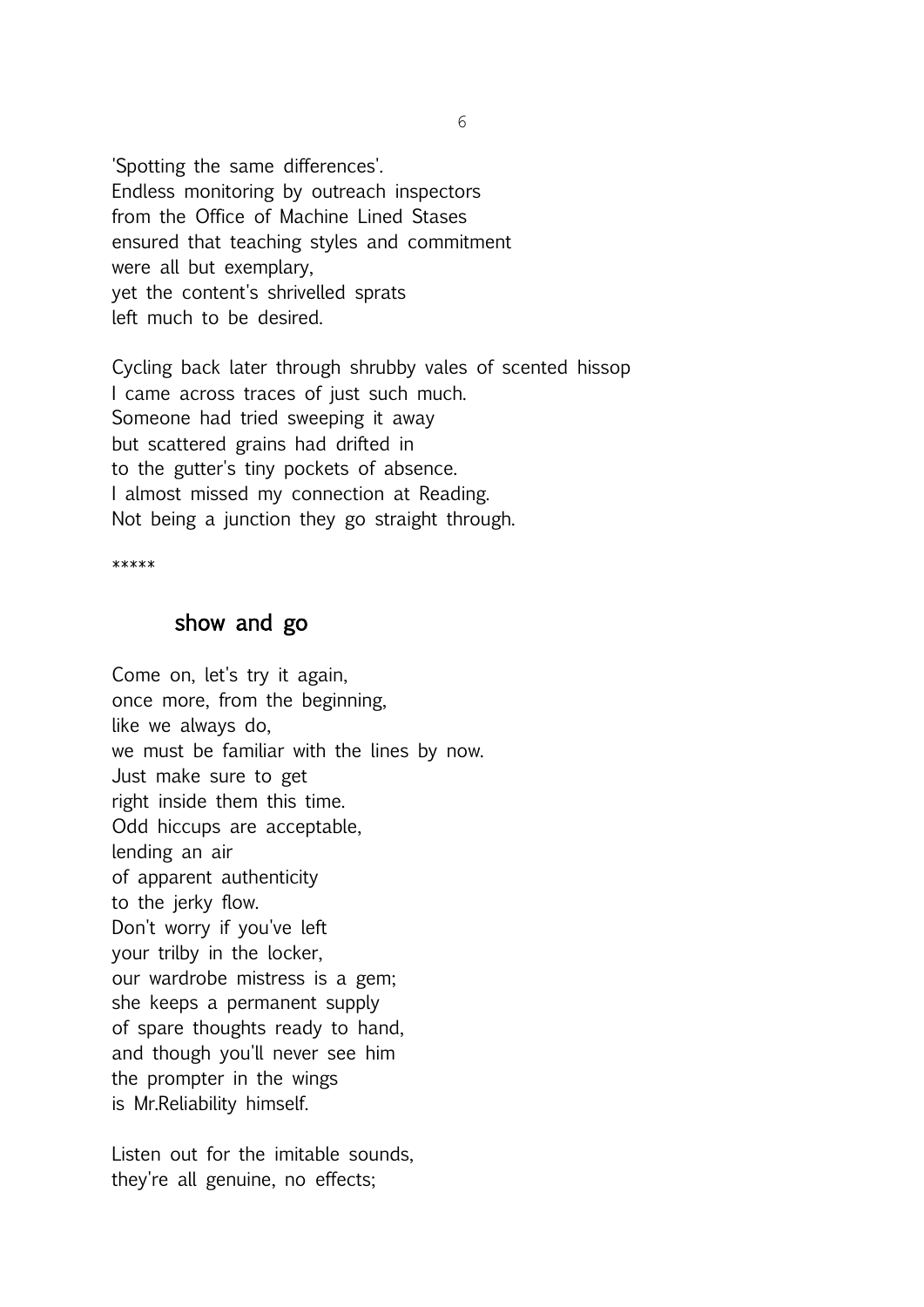gales for example are whipped up to plunge us instantly into that old gale feeling, and a dreamy evening in early summer, called for annually by the author's marginal instructions, is coaxed into being by our battery-reared cuckoos.

There are only bit parts in this production, but next time round it might well be different. No need to audition tho', we know your capabilities. They're available on floppy disc.

You will be given a new name. You will glisten.

\*\*\*\*\*

## steady drip

Has the river all but dried up or just gone underground? Are there still streams on the far side of the wood? Will there only be getting by if flow seeps away through sands?

Don't get me wrong though, it's not that we're short of the necessaries, a synthetic goo substitutes for aquaviva and since the baker took early retirement loaves of digital steam are delivered thrice weekly. Arteasyearn wells flood the local valley; they pipe the stuff into every home. It's available on tap, flushed into every condo courtesy of countless valveless suck-up pumps. Nothing gets wasted thanks to the steady drip of sticky ends through time's warped sieve into recycling vats ready for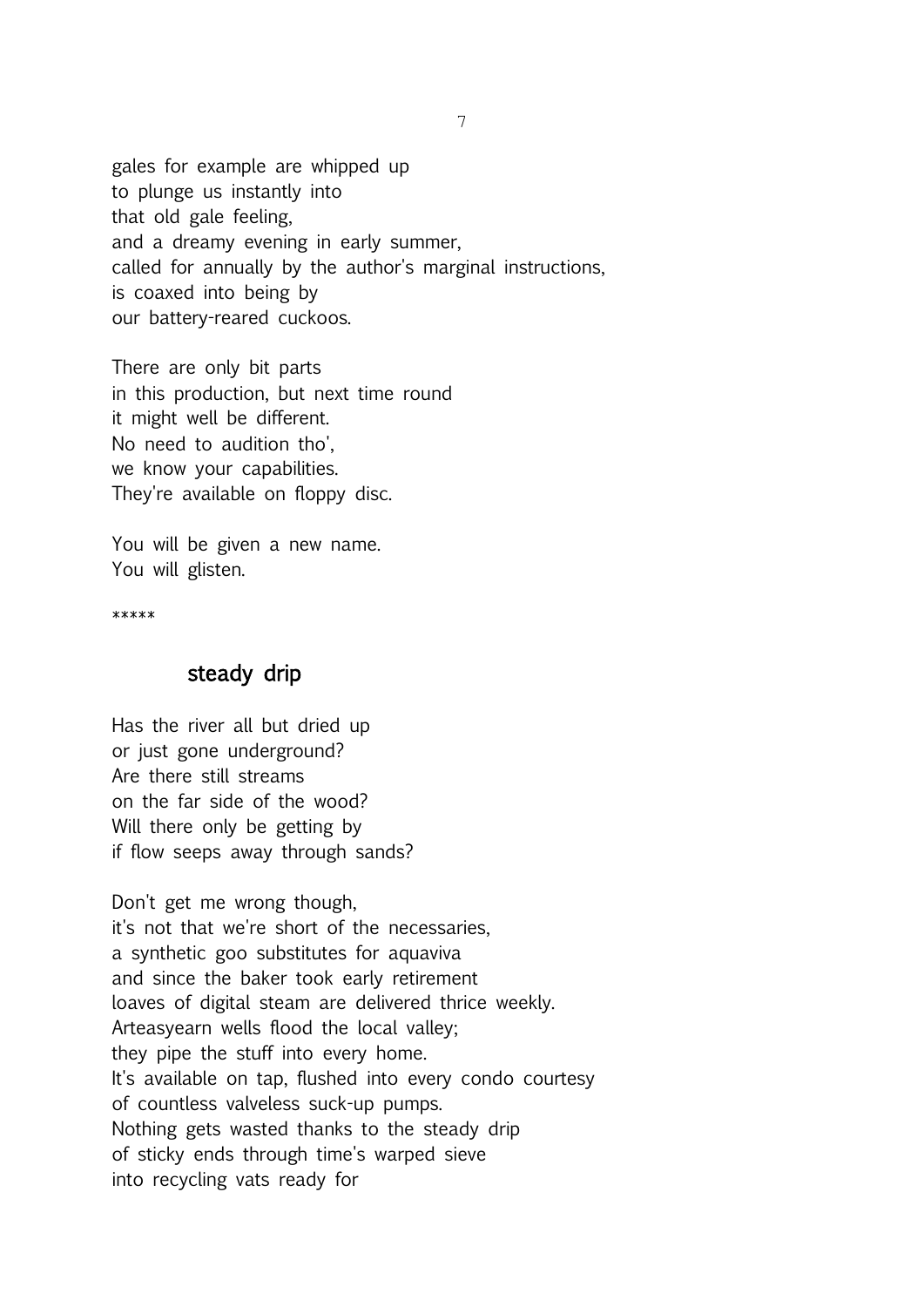instant recirculation as shapeless drops of sullied pleasures.

Place your orders in the box by the door at the western outlets.

\*\*\*\*\*\*\*

#### blown away

now everyone speaks the language of stones it's a quango-like decision trouble is they taught me in the beginning to write blindfold in sand script I did learn pebble dash in fourth grade but translation was never easy hard words were too long after the governor levied a sin tax for misuse of the concrete as a last resort I turned to dust light breezes disturbed the letter lines I became all but illegible

\*\*\*\*\*

#### short cut

Pack enough motives to last the whole journey, you may need to eke them out a bit. In case of emergency I've packed a few thin ones in the box of last resort to tide you over. There won' t be enough room for all your desires though, leave any surplus in the shedding ring. I can always send a few on later if you send me your location list.

Your route is short but complicated due to headwinds, heart searches and off-chances.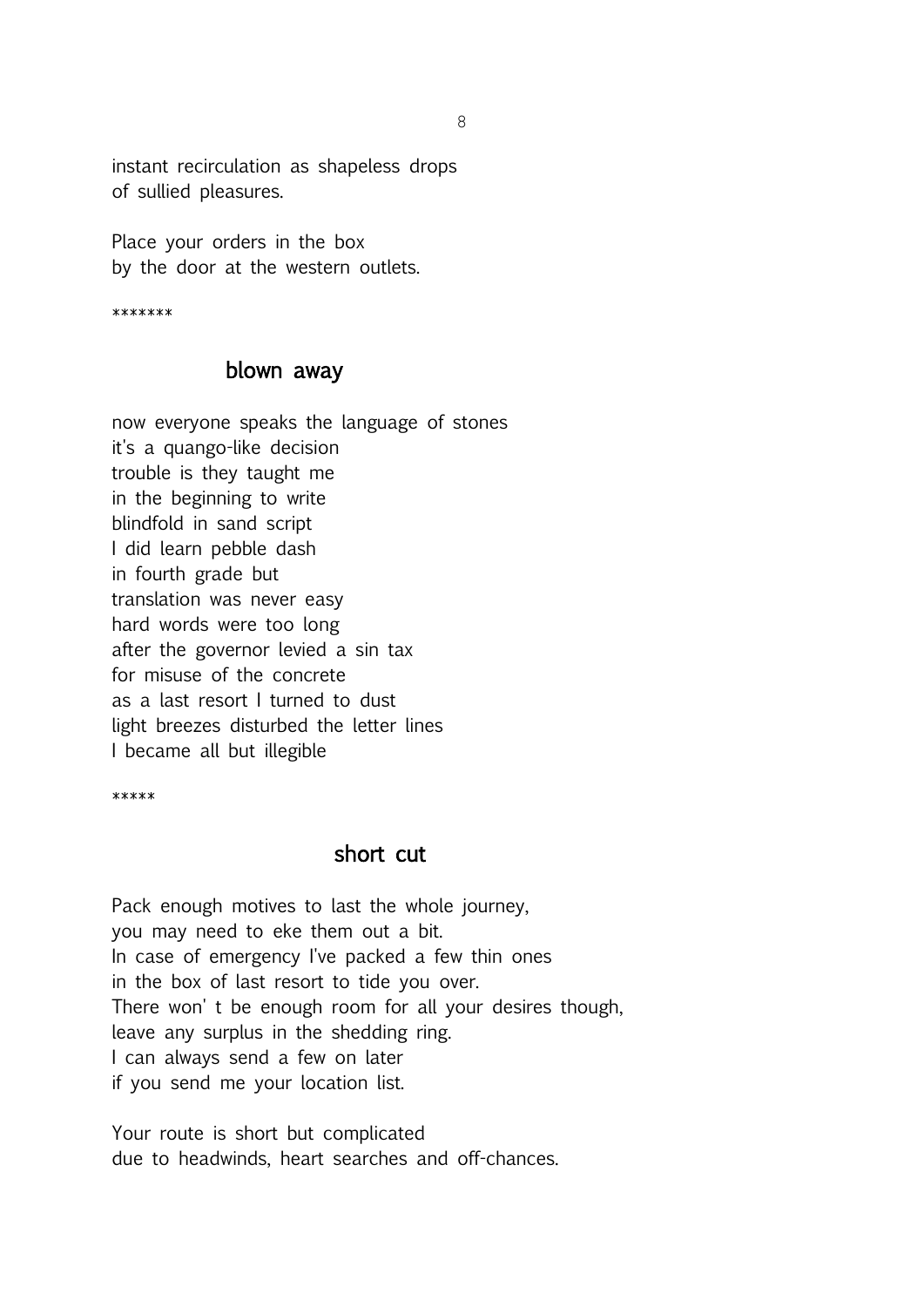After the first night at Cartomb it's feet all the way. Avoid all guides they'll leave you without a reason. Keep glancing at the edges for signs, there are no clues in the middle of the way except remnants of last year's cast-offs which are no help in these conditions.

Best to go in character to avoid later confusion, you won't have time to pick and choose. Parts are allocated well in advance; most require the wearing of eye patches although you may be one of the lucky ones. Check with the casting directress before departure, she's over there with the make-up police. You'll need to see them before you go, they may want you to understudy as well. Sometimes the stars fall away at the last hurdle withdrawn by their agents as a bargaining chip. Are you any good at pulling faces? Show them your advanced arm wrestling diploma. Work up your parrot act and demand a scream test. But take that chip off your shoulder first. They want everything to go without a glitch.

You could be just the wild card they are looking for. Extras are always needed for the big set pieces. Some of it will be shot in soft focus but mainly they use black and white in wide angle close up. It's nearly time now. There's the driver. He's the one sans thinking cap.

Have you got everything? Are you all ready? What's that? No I won't be coming just yet, not even for the ride. I have to clear up after the last supper. Besides as I explained to Kropotkin over breakfast I'm a confirmed non-joiner myself.

There's still time to change your mind. Why not join me?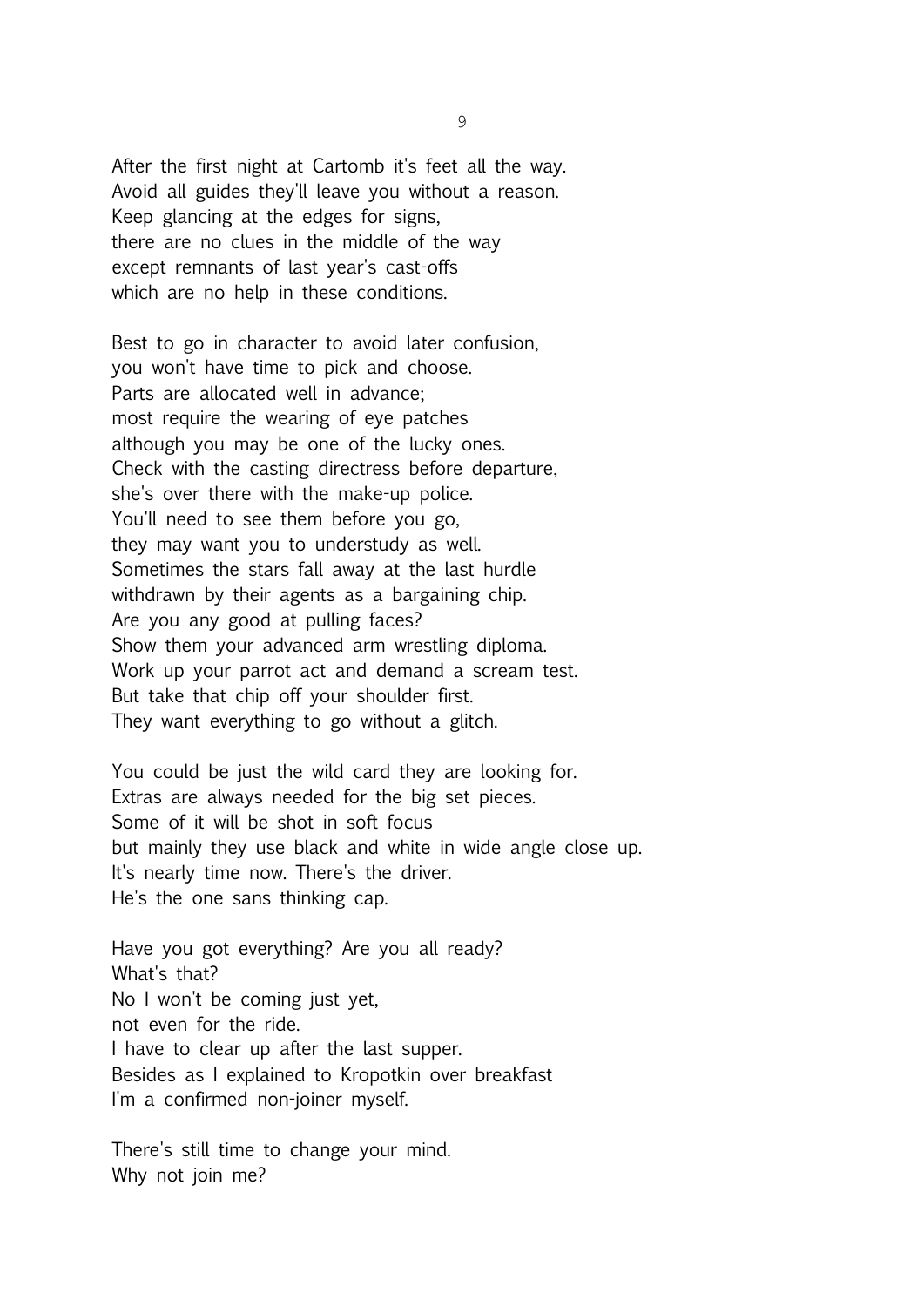\*\*\*\*\*

### wired for sound

Overseers assured me that being was becoming's stalking horse, constant pursuit was the only way to get by. It was set up from the start as a chase with the moving target just up ahead over the hill's hazy brow. You had to catch the scent to get anywhere at all. Everyone's task schedule had been individually prepared. There were no grounds for exemption. Setting off at the gun you kept running till things came to a halt. Delay was said to be foetal, although running on the spot was permitted at the council-run comfort stations. By perfecting a nonchalantly studied sidling sometimes I got pretty close to it. Once I tried to tether it to the nearest stanchion. Nothing doing. My hands had turned to sand. I stumbled in its wake, grasping at tattered shreds of wind fur, drawn by its echoes straight into a dome of silence whose unhinged doors closed behind me without a whisper.

Are you wired for sound? You'll get the drift of it all from the loop tape soon available on the babel label. Wagner's set the whole damned thing to mosaic but the dress rehearsal is still going on, they can't quite bring things to a sensible conclusion. Seems our director hasn't found a way of reconciling the survival of the fattest with what's beginning to feel like a pretty thin story line. If it flops there'll be general devastation, even the bit players are expecting oscars.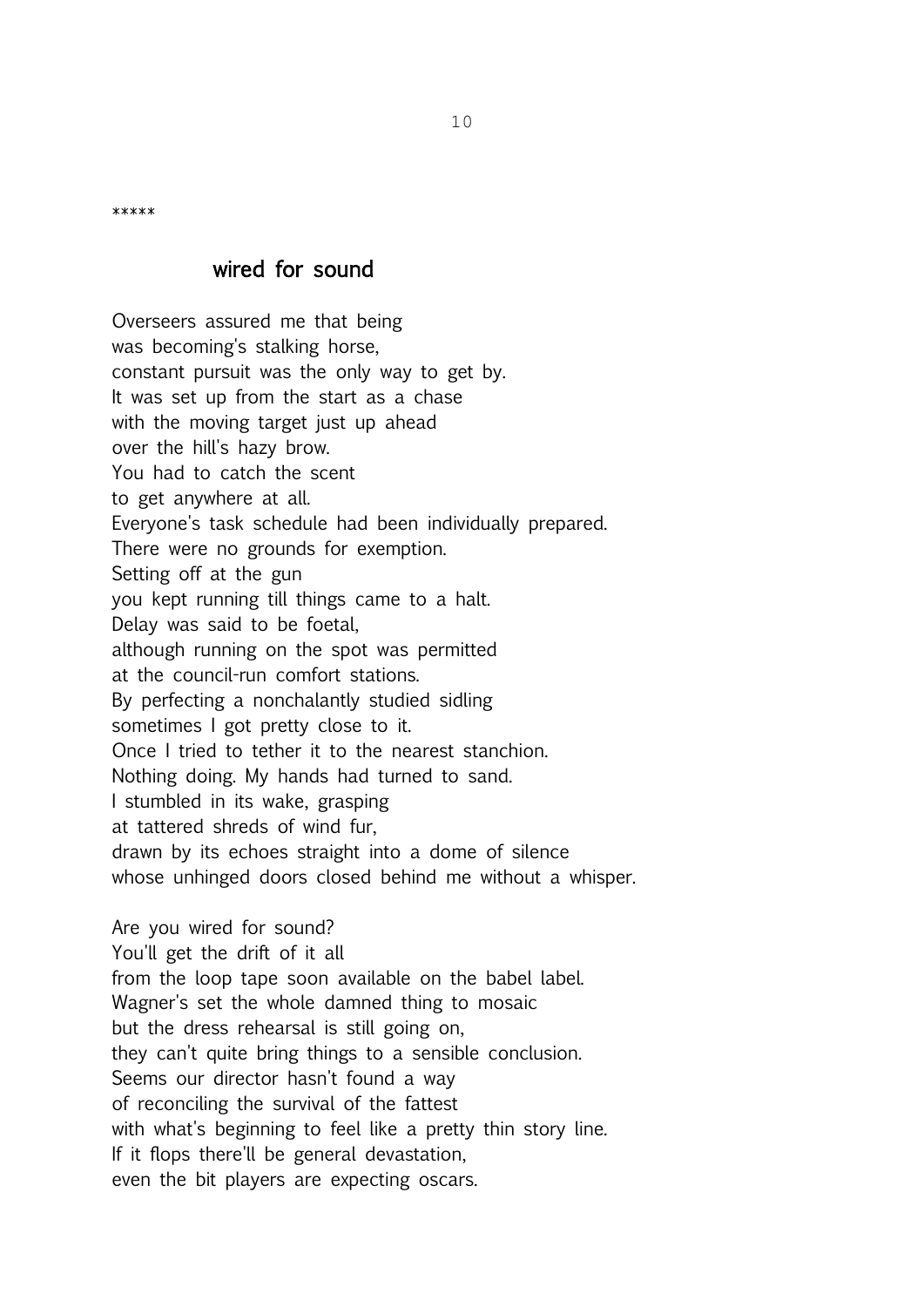You'll be exhausted by the closing aria: 'Put another token in the slot Billy, or we'll be here till after midnight.'

\*\*\*\*\*

## it's 'game on!'

Up here in the commentary box we're surrounded by blank scorecards though the game is clearly on. Many of the early molehills, suffering from lack of practice, fell in the first attack. Open cast wells spring up like wild fire all over the place but they're no defence against the will to power. No medal for the groundsman this season.

The terrain's not exactly rough but the beagles are finding it difficult to follow their noses; it's known as 'the catalpa effect' covering all exceptions to the general rule and preferred play mode of going for it without a sidelong glance. Scoring's simple enough, just kick it past the last post if you can get that far. Some dolphins are better than others at this, seem to have a nose for it, just a pity the rules exclude them.

Peering as we have to from this vantage point through fen-sucked ochre fogs all too common in these parts thanks to Bodyswop's suturing machines, it's becoming clearer if clear's the word, as it still seems to be,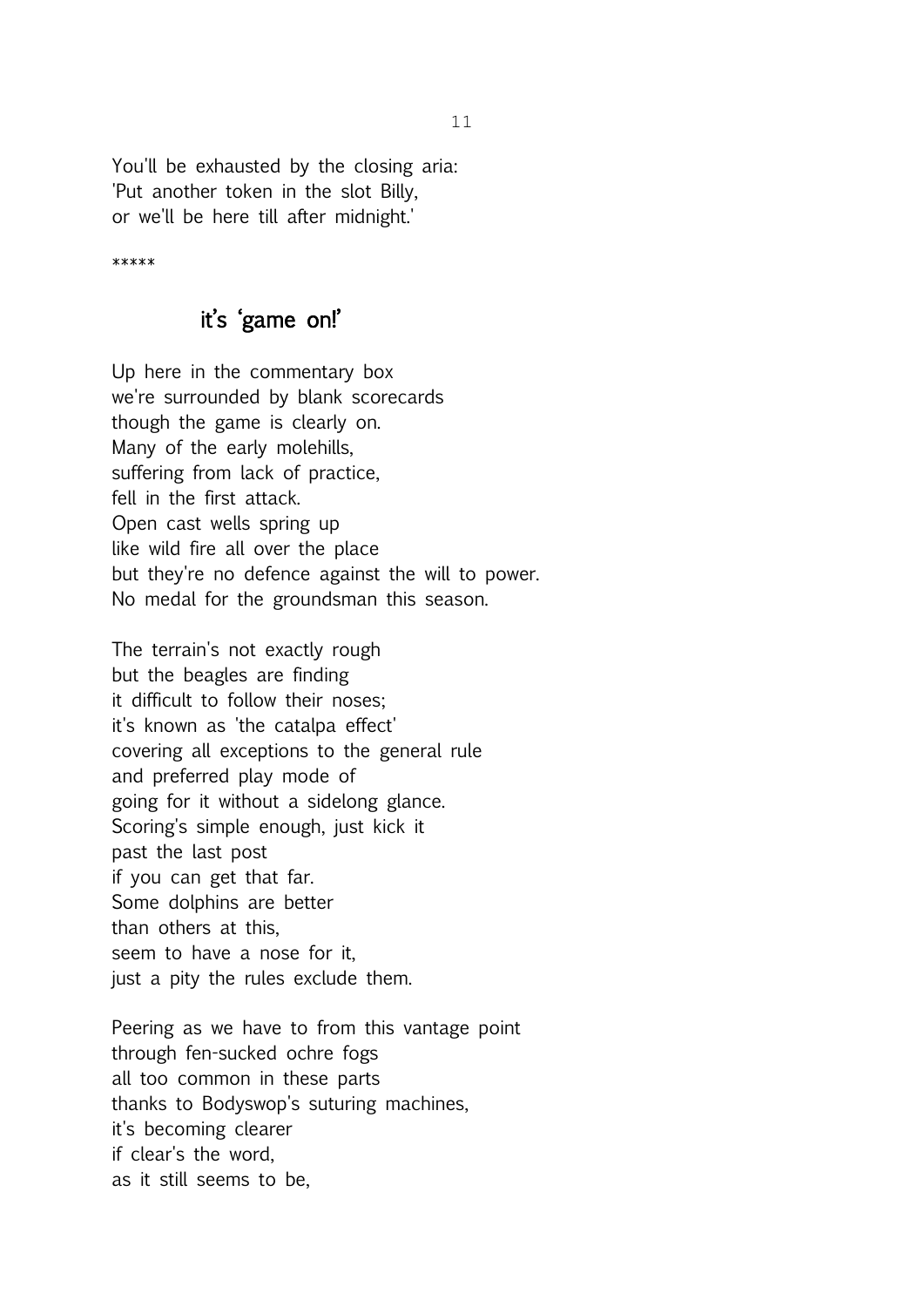that Debbie's new modal army with Cheryl in hutch position, though not exactly out in front, is in with a chance to qualify. At least that's the position towards the end of the third of five quartiles; apparently the gaffer's been training 'em on the sly as it were. Fiddle fit it seems and performance enhanced. Hey, who laid out these lamb and houmous sarnies 'neath the pawlonia's drooping panicles? And why are the marching bands playing the Doolally Stomp before the interval's even started? Someone up there bending the rules? There may have to be a stewards' inquiry if the bottom is to rise to the top of all this. Perhaps it's a matter of strategy after all, putting faith on one side or the other for the nonce. Don't worry, from now on it's down hill all the way.

It helps to see round corners. By the way the referee never has the last word.

\*\*\*\*\*

### the play's the thing

Once we had grasped the rudiments of breathing they enrolled us as the junior branch of the Assetshire Strippers. Exemplary combinations of will, lust and matchless aptitude, we soared past our trainers' trainers. Global tours quickly followed. We were the toast of the internation, prodigious basking mini-sharks in that post-critical region the other side of Bootstrap Junction. Our little displays of naked theft so charming in their knowing innocence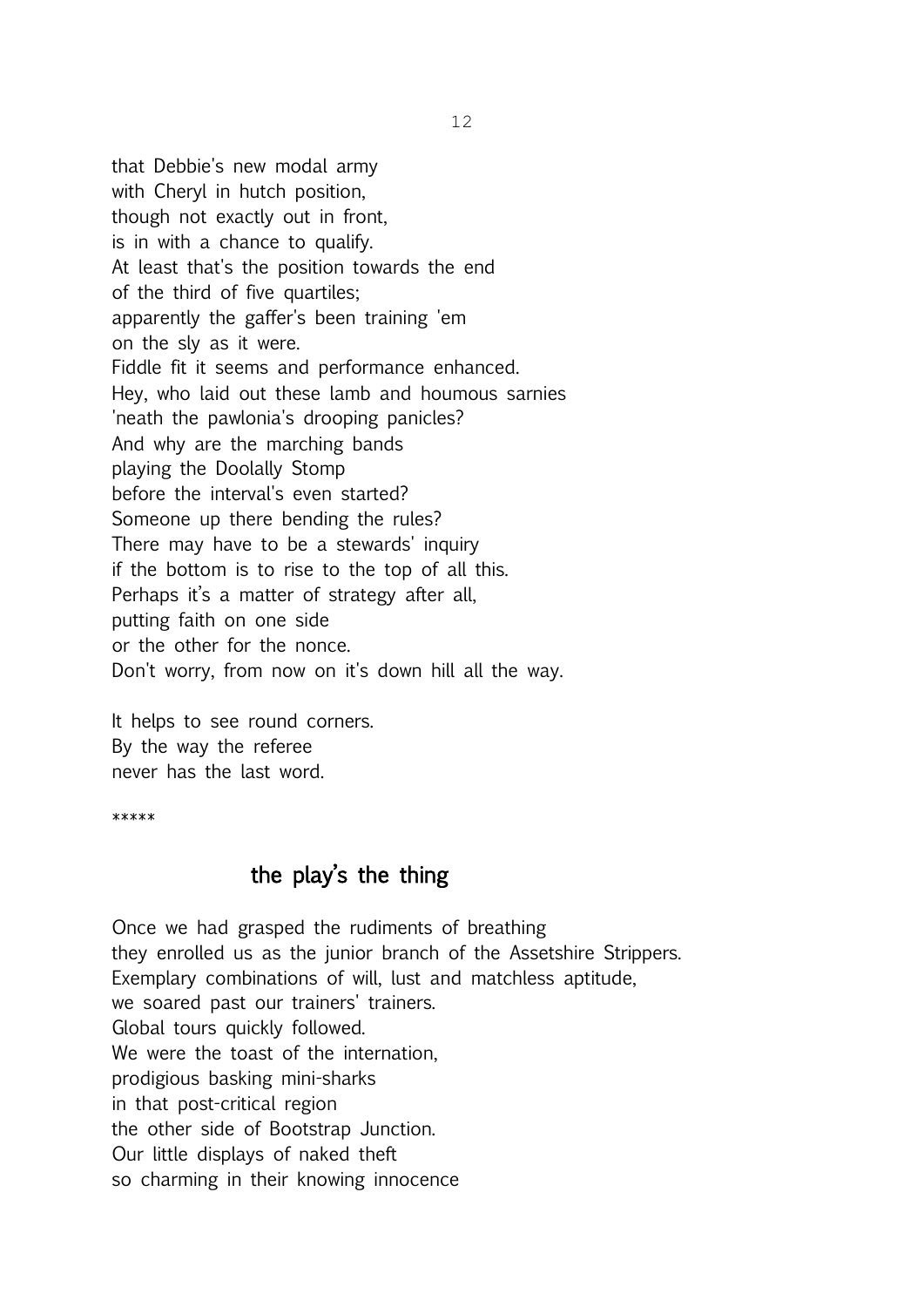captivated droves universally. In adulation's wake came the instauration of pure mimicry, a doing again, over quotidiana's bottomless pit, keeping the engines purring nicely thank you.

Soon after, everyone qualified as antique dealers summa cum laude at the Cloacal College of History Recycling. Inspired by our show they learned to cover every surface with make-up and sell everything that appeared to be the case. Lord Inchbald was delighted.

Not all our performances convinced. Some of the parishioners of Little Blinkered, indigent to a fault remained untouched by our o'er weaning charms. Seems they'd taken Idle Jack as role model after the Xmas panto, backdrops courtesy of Al Berberian and the thirty fauves; a mite garish for some tastes no doubt, though ideal ground for the villagers' permanent Festival of Taut Relaxation.

After we'd passed through they reverted to crabbed apple dunking endemic in those parts, though now a prime target for Heritage Incorporated. Sorry but this is the parting of our waves. You just keep going straight on. I have to drift off into those dunes, unless someone forgets to turn the page. The marram grass is pretty spiky.

\*\*\*\*\*

## plain speaking

To be hoarse with you doc I'm losing my voice, the one I rely on to overtake me,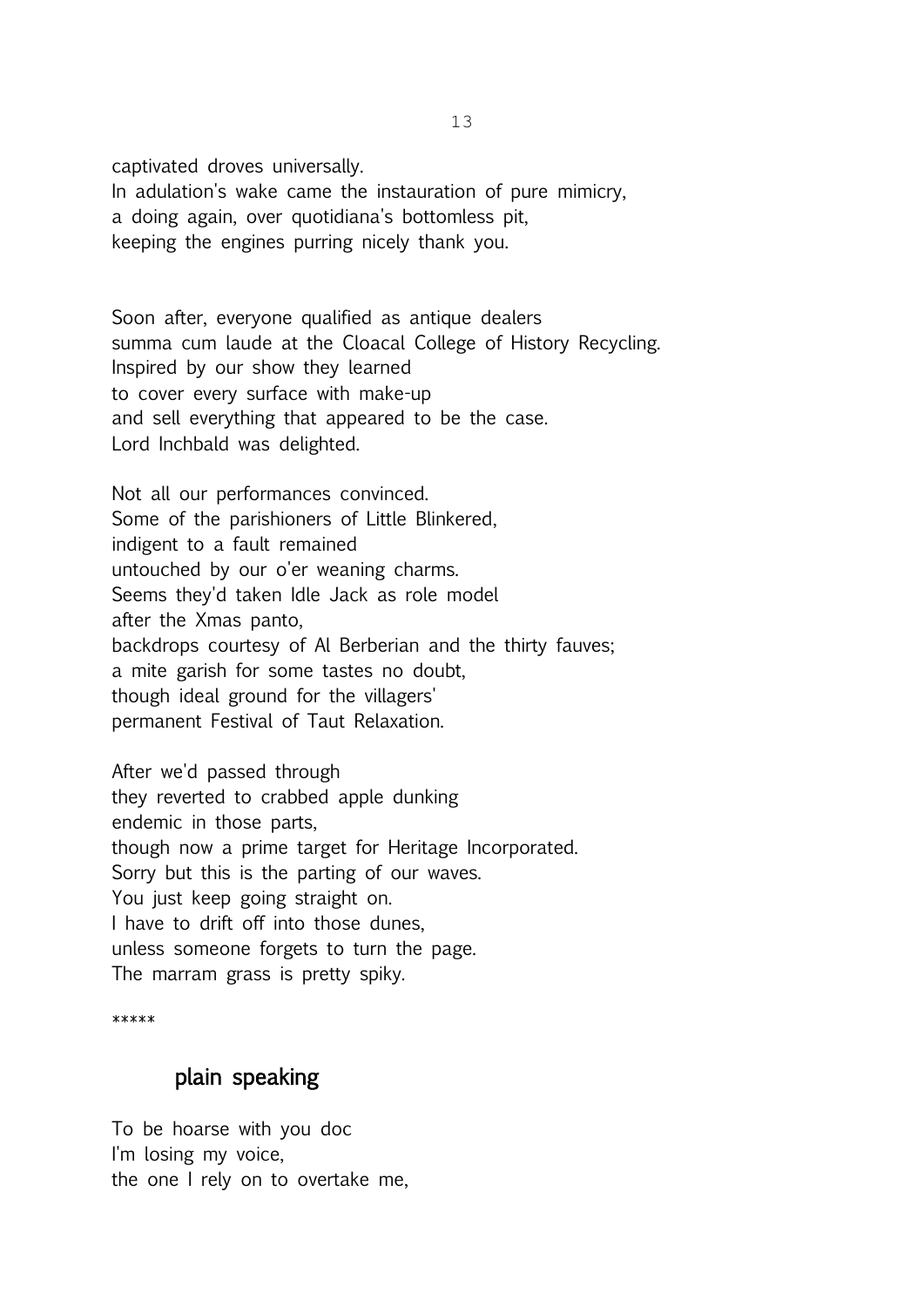what's your dire gnosis? Nothing too complex mind though the blue ear muffs give adequate protection. In any, and every, case you can be frank with me, in a sense.

Relax honeybunch, I only need to check your verb levels in case there's nothing doing; you may show signs of hyposyntaxia. There's a worldwide shortage of Very Useful Sentences and life's one long discontinuous symptom just now. Be prepared to be a patient patient, quick cures are dotted few and far between the inverted comas scattered across the newspeak plains. Our mediacine's nothing but short cuts to hiding the tunnel at the end of the light. Ask the nurse for our rechargeable glow-worm pack on your way out. You'll need to pick your way between the jettisoned canisters of excess descriptives. Test results will be sent sometime before rogation day.

\*\*\*\*\*

#### seasonal offerings

New strains of helminth are emerging seemingly resistant to our latest probiotics. Something needs to be done about them but we prefer serial drifting after a hard day's graft in the chutes. Currently we're spreadeagled on a rock face somewhere to the west of Port Carryon trying to catch parting shots from a dying sun. Since crop circling replaced the harvest festival there's general disagreement about the role of autumn; august frequently pips july to the post and june has been hidden by strips of coconut matting.